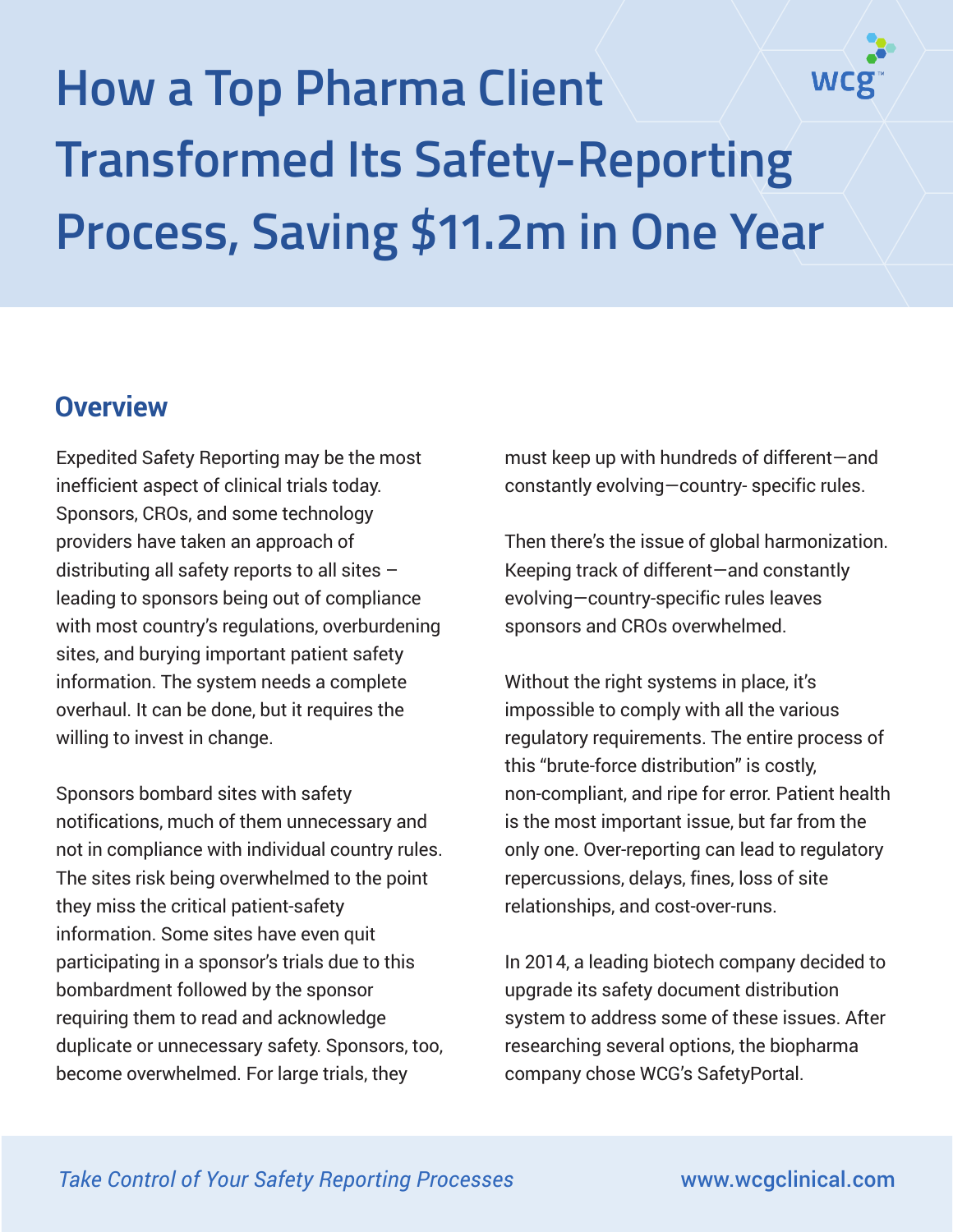# **The Challenges**



#### **IN NEED OF RESCUE**

In 2014, the company urgently needed to replace its safety document distribution system. The existing one was failing them: Safety alerts were not going out in a timely fashion, making the company non-compliant.



#### **OVERDISTRIBUTION**

The company was distributing too many safety reports in an effort to be cautious. Sites spend hours each week tracking, reading, reconciling and archiving safety reports, activities that significantly increase monitoring costs and take time away from patients. Further, over-distribution is actually documented non-compliance with a country's requirements NOT to send certain expedited safety reports to their investigators.



#### **A NEW GLOBAL PRESENCE**

The lack of global harmonization in safety reporting rules became an increasing burden as the company expanded its presence. The information required, and documents considered important, vary by country. Ethics committees also have different needs. As they expanded into Europe and Asia, they were suddenly faced with an array of different regulations. They couldn't show compliance with each country's safety document distribution requirements.



#### **GROWING PAINS**

The company was growing rapidly. By 2016, it was generating roughly a million safety alerts annually across 40 oncology trials. It needed a more sophisticated and advanced safety portal.



### **A NEED FOR OVERSIGHT & TRANSPARENCY**

Rapid expansion dramatically increased the need for oversight and transparency of the safety reporting process.



#### **DIFFERENT DATA FEEDS**

The company, with three separate clinical trial management systems (CTMS), needed a way to seamlessly integrate the data feeds.



#### **SITE RELIEF**

Trial sites were being inundated with reports to the point they were losing hours a week that could be better focused on recruitment and retention.

#### *Take Control of Your Safety Reporting Processes* [www.wcgclinical.com](https://www.wcgclinical.com/services/safety-portal/)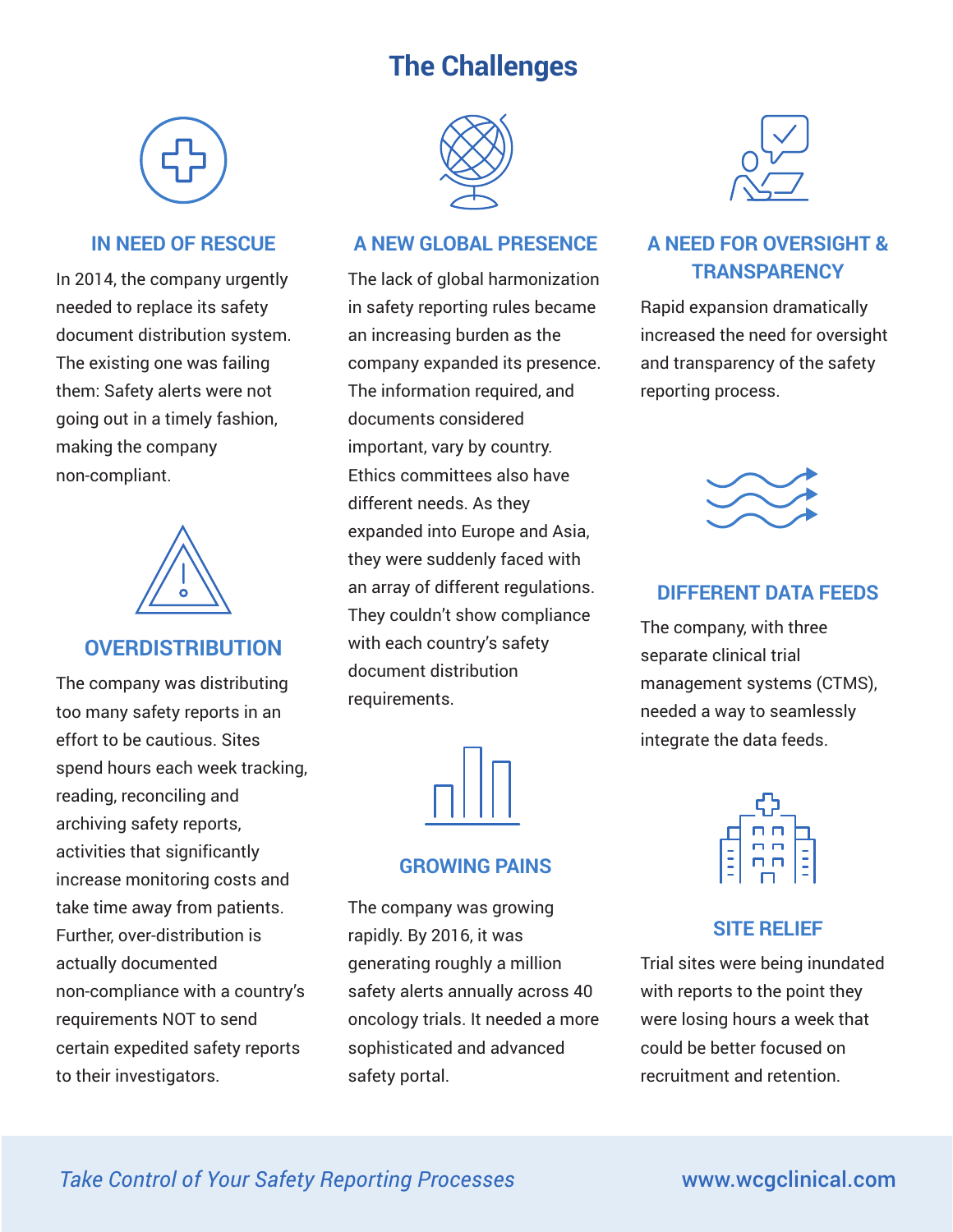# **Solutions Implemented**

In 2017, WCG began implementing SafetyPortal to address:

| <b>GLOBAL HARMONIZATION</b>  | WCG's SafetyPortal harmonizes regulations for >113 countries.<br>That allowed the company to distribute safety letters based on<br>what each country's laws specify or the needs of a particular IRB<br>or ethics committee. Because the system is continually updated,<br>the client remains in compliance: Each site receives all the<br>notifications it needs and only the ones it needs. |
|------------------------------|-----------------------------------------------------------------------------------------------------------------------------------------------------------------------------------------------------------------------------------------------------------------------------------------------------------------------------------------------------------------------------------------------|
| <b>STREAMLINED REPORTING</b> | To avoid regulatory issues, the company had been<br>overdistributing reports-massively. WCG was able to eliminate<br>virtually all over-distribution and in the process cut their<br>notification volume in half.                                                                                                                                                                             |
| <b>DATA INTEGRATION</b>      | Unlike some other software service vendors, WCG is also a<br>systems integrator, so it was able to seamlessly connect the<br>three CTMS feeds.                                                                                                                                                                                                                                                |
| <b>TRANSPARENCY</b>          | SafetyPortal gives the sponsor complete transparency; it can<br>click a button and see how many Investigators and sites are<br>compliant, when they last logged on and who hasn't<br>acknowledged what.                                                                                                                                                                                       |
| <b>WORKFLOW ENGINE</b>       | The WCG SafetyPortal workflow engine simplifies and<br>streamlines its SDD process. WCG automated the entire safety<br>reporting process, providing a user interface to the SafetyPortal<br>workflow engine that was simple enough-even for business<br>users without an IT background-to configure by using picklists<br>for each country-alerting rule.                                     |
| <b>REDUCED SITE BURDEN</b>   | SafetyPortal saves Investigators hours each week by eliminating<br>unnecessary safety letters. That, combined with its clean<br>interface, allows Investigators to focus their time on research,<br>not on trying to access the dashboard.                                                                                                                                                    |

*Take Control of Your Safety Reporting Processes* [www.wcgclinical.com](https://www.wcgclinical.com/services/safety-portal/)